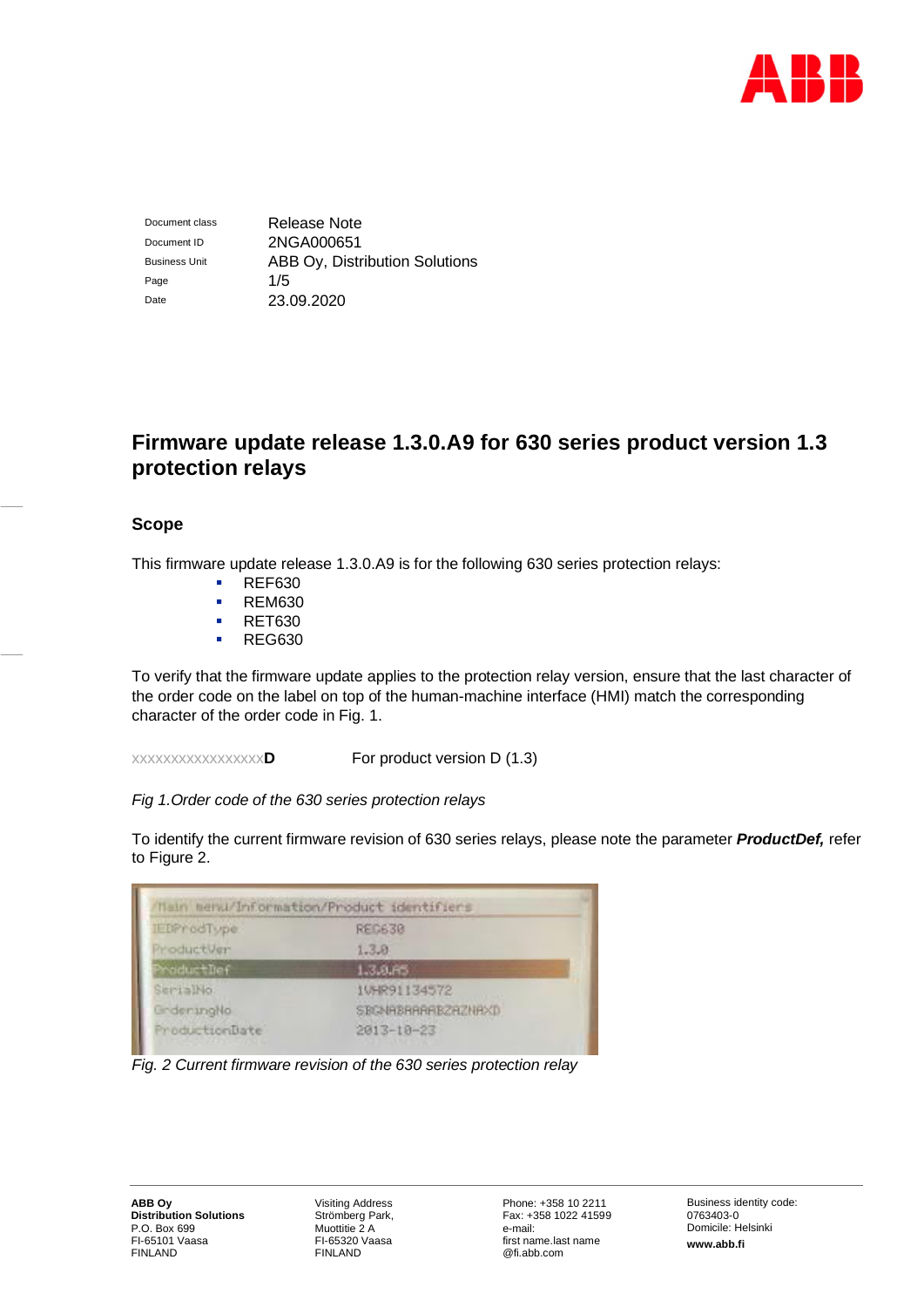

Date 23.09.2020 Page 2/5 Subject Firmware update release

The 630 series protection relays are to be updated using the software update tool (SUT630Lite). The tool automatically identifies the product order code and installs the correct firmware accordingly.

# **Implemented usability improvements**

The firmware update release includes usability improvements, but introduces no new functionality. The following improvements have been implemented:[1](#page-1-0)

## **Firmware update release 1.3.0.A9**

## **Control**

 Correction to switch object interlocking behavior. When switch object control (interlocking bypassed) is cancelled, interlocking bypass status will reset. Earlier the interlocking remained bypassed until the switching object has executed the next complete switch command.

## **Measurement**

• Improvement for the relay behavior in case of negative time jump while disturbance recorder is making record. Negative time jump may happen due to bad quality of the time synchronization.

#### **Firmware update release 1.3.0.A8**

#### **Communication**

- Stability improvement for disturbance record upload via IEC 60870-5-103
- Improvement for GOOSE receive status after IED reboot
- DNP3 communication stability improvements during high communication load
- Entered IP addresses with leading zeros are handled now as decimal
- Improvement for test output in GOOSE receive functions

#### **Condition Monitoring**

Correction to the runtime counter (MDSOPT) output to provide counter values

<span id="page-1-0"></span> $<sup>1</sup>$  The relay firmware update may also include some minor usability improvements not listed in this note.</sup>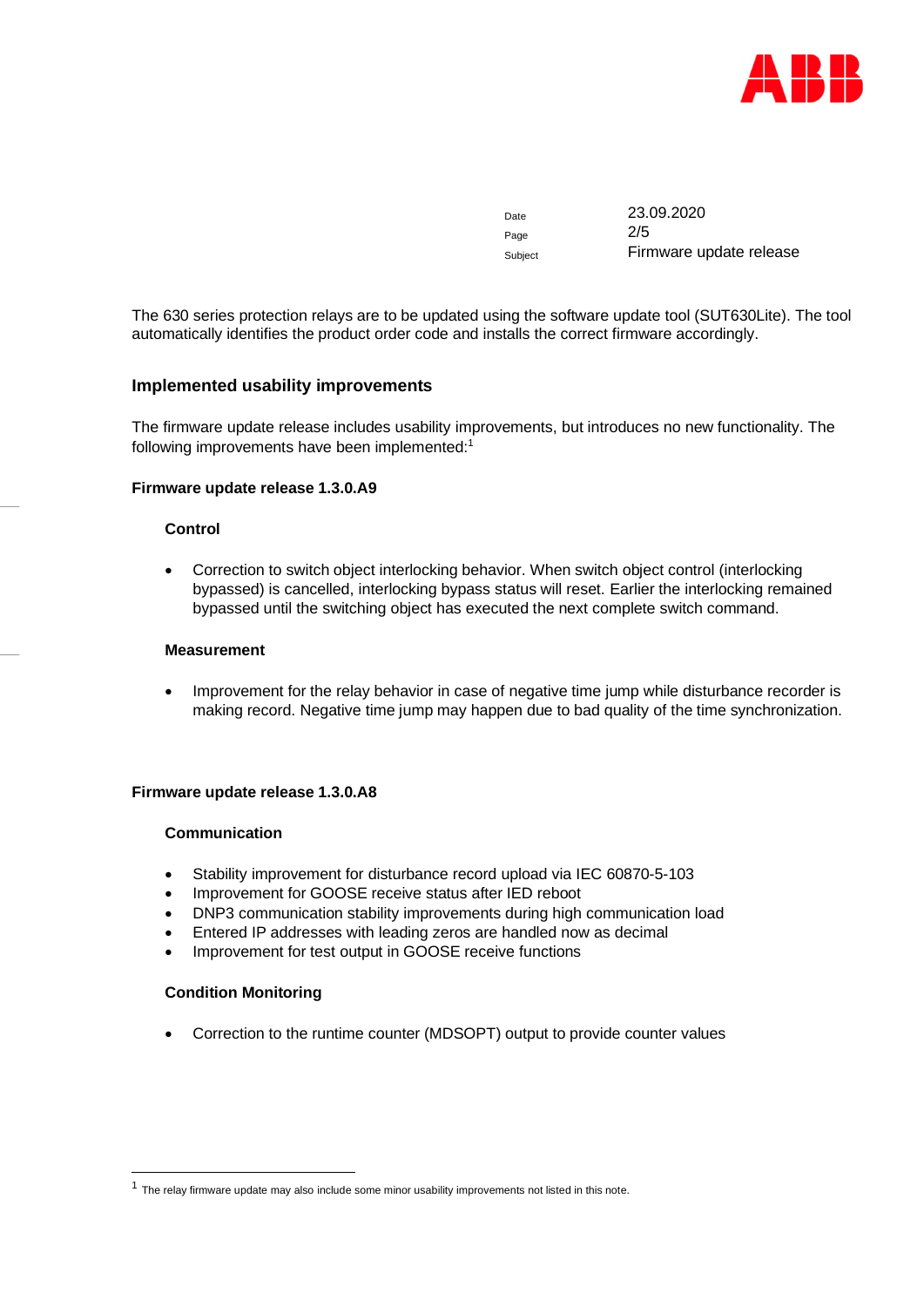

Page 3/5

Date 23.09.2020 Subject **Firmware update release** 

# **Control**

 Correction to the tap changer control function (OLATCC) in cases where inverse time characterics is in use. Correction prevents runtime application error in situations where measured voltages are suddenly dropping to zero.

# **Engineering**

- Improvement for the QT-logic. When connecting the QT-logic block to only fixed signals, the outputs are now updated correctly.
- Improvement for online monitoring of SPGGIO and MVGGIO to show correct values in PCM600 even if IEC61850 is in operation OFF.
- Improvement for the time zone setting when IRIG-B 1344TZ encoding is used

#### **HMI**

Now special charcters  $(<, >, \&)$  can be used on WebHMI event list

#### **Measurement**

Improvement for hysteresis of zero point clamping on three-phase power (PWRMMXU) function

#### **Protection**

- Improvement for thermal calculation on motor thermal overload protection (MPTTR). Thermal calculation improved in cases when motor is stopped immediately after overload or start-up.
- Improvement for inbuilt low amplitude blocking on frequency gradient protection (DAPFRC). Sampling frequency of low amplitude check has been increased.

#### **Supervision**

 Improvement for self-supervision. Checks on missing MENU system on LHMI or relay type designation results in IRF being activated.

#### **Firmware update release 1.3.0.A7**

# **Protection**

 Improvement to frequency measurement based protection functions for preventing unexpected blocking in very rare use cases with small frequency variation and vector shifting.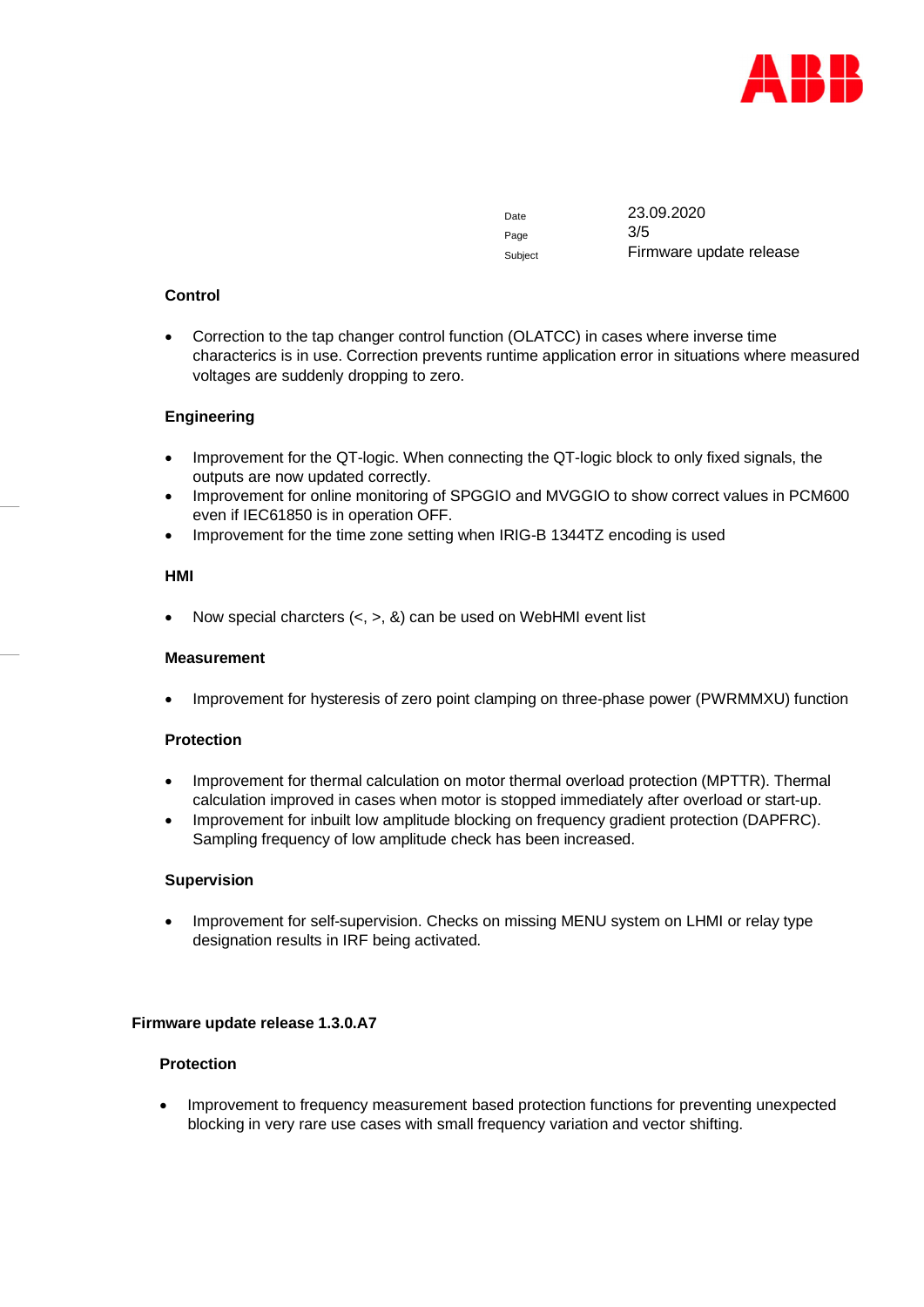

Page 4/5

Date 23.09.2020 Subject Firmware update release

# **Engineering**

 Unnecessary display type warning corrected in cases when local HMI is not used. Warning appeared in PCM600.

## **Firmware update release 1.3.0.A6**

## **Protection**

- **IMPROVEMENT for the event sequence of the overcurrent and directional overcurrent function in** case the operate time is incorrectly reported before the start time on event list.
- **IMPROVEMENT for waveform blocking outputs on Transformer differential protection (TR2PTDF) in** cases when there are no failure in protected zone.
- **IMPROVEMENT to intermittent earth-fault protection function (INTRPTEF) in "Intermittent EF" mode** in case of very small earth fault current Io and high earth fault voltage Uo.

## **HMI**

**IMPROVEMENT for synchrocheck (SYNCRSYN) function to ensure the correct presentation of the** monitored voltage data.

# **Condition monitoring**

 Improvement for the energy monitoring function (EPDMMTR) when the energy accumulation is interrupted.

#### **Measurement**

 Improvement for the reported dead band value outputs of the measurement functions in case of the negative time value.

# **Communication**

 Cyber security improvement to prevent the restarting of the relay software when writing the incorrect SPA command over TCP/IP.